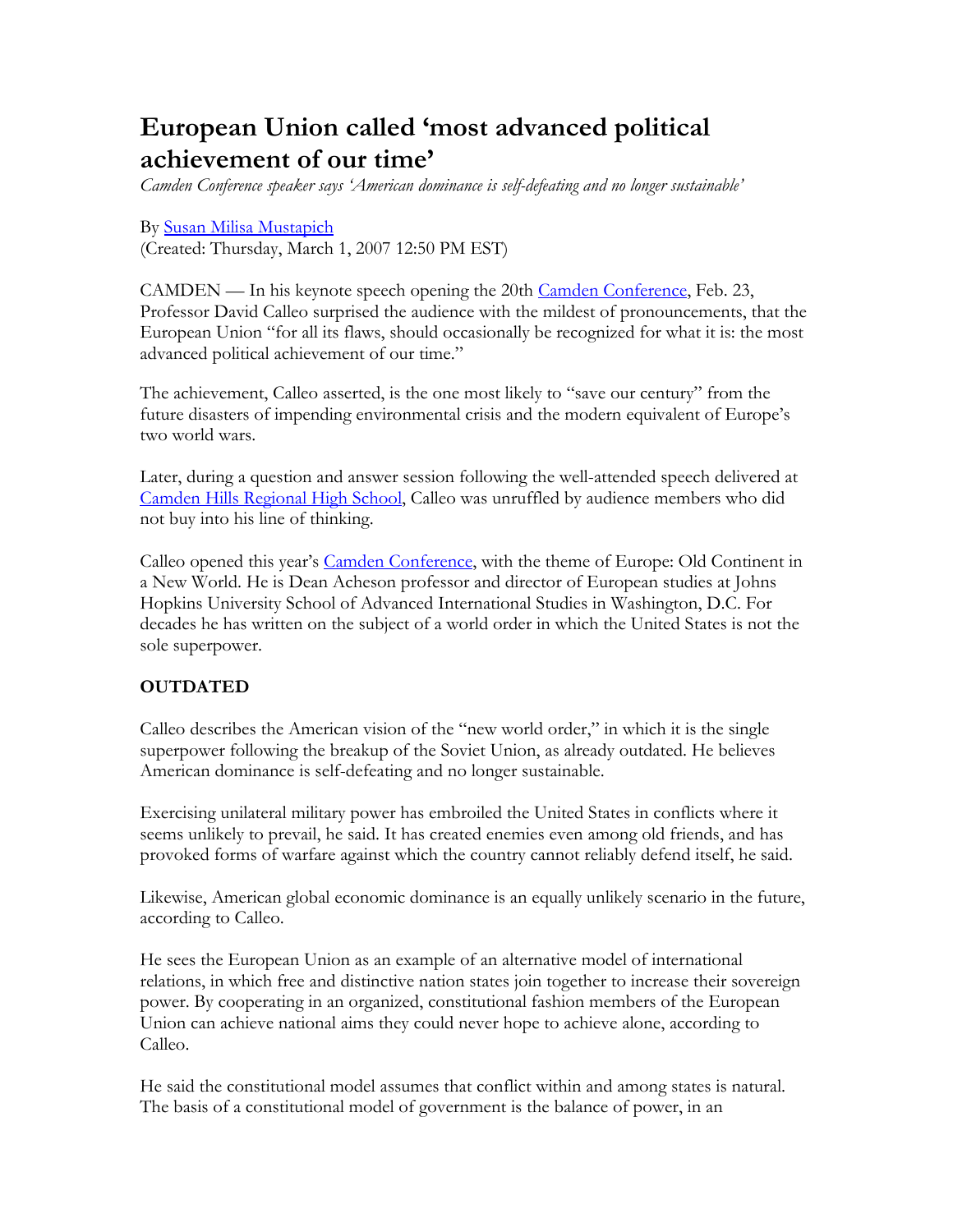interdependent system made up of a variety of strong states, even those with a history of warring against each other and abundant conflicts of interest, which nevertheless can learn to exist peacefully, cooperatively and successfully.

The bond holding together the countries in the EU is a regional identity that is recognized together with a country's national identity, said Calleo. Finding economic harmony within the union is not assumed to be a natural process. Instead, Calleo said, "success in this union requires perpetual study and negotiation. to identify and to achieve common interests and values. The union supplies the machinery for that study, and negotiation and the mindset that favors it."

## **NEVER AGAIN**

Calleo did not try to convince the audience that this new model can replace dominance by superpowers as a formula for bringing peace to a plural world. Instead, he questioned whether the rest of the world could appropriate this model, without first replicating Europe's suffering.

The conditions leading to the formation of the European Union were several hundred years of warfare, culminating in World War II, in which "all of Europe's states suffered terribly and afterwards understood that they must never go to war again," Calleo said.

The Cold War period, during which "the United States played the role of generous protector against both the Soviets and a return to aggression among Europe's major states" is another of the conditions he cites. A third condition was the period of unprecedented economic growth in the mid 20th century and the prosperity it produced.

The European Union faces threats from within and without, like any other political entity, said Calleo. One threat is the lack of support, and occasional undermining, by the United States.

Other problems are internal organizational and constitutional challenges posed by the entrance into the union of eastern European states. A third major challenge to the EU lies in "preserving the humane values of its welfare state in the radically more competitive global market, and the enormous low-wage workforces of China and India," Calleo said.

"The explosive rise of China and India does have disturbing similarities to the rapid rise of Germany, Japan, and the United States in the years leading to World War II," Calleo said in summary.

"In the last century everyone paid the terrible price for failing to create the global system that could reconcile old and new powers. China's huge scale makes those problems of the 20th century seem comparatively small. And our problems today are hugely complicated by an impending ecological crisis.

"The need to avoid repeating the disastrous failures of the 20th century is what makes Europe's post war experience so important for the world. Our new century urgently needs Europe's gift for building institutions that can appease rival interests and transform conflict